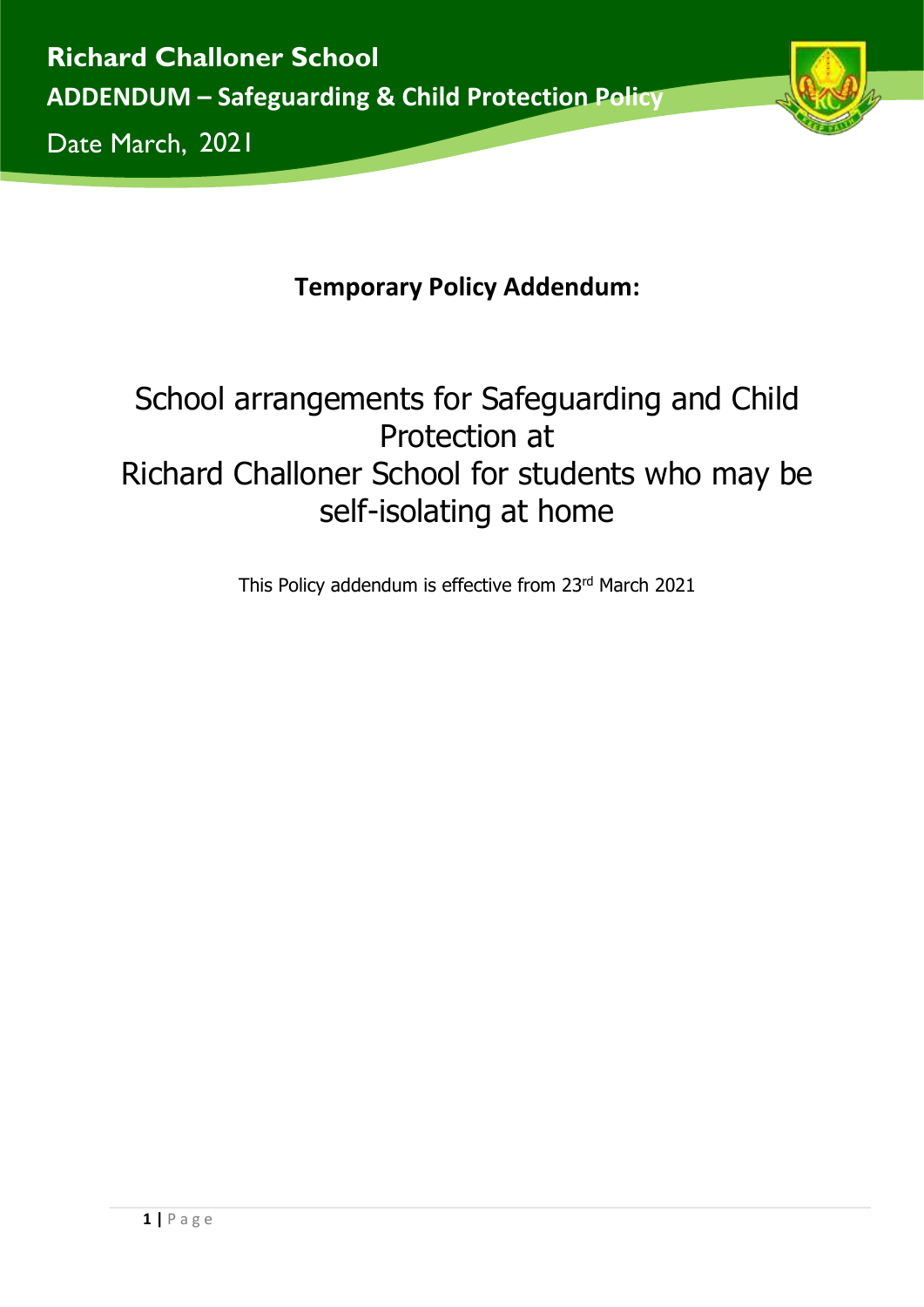

# <span id="page-1-0"></span>**Context**

To support public health efforts to arrest the rising cases of Covid-19 (Coronavirus), on 4<sup>th</sup> January 2021, the Prime Minister announced a new national lockdown for England, with people instructed to "stay at home" as they did during March's first lockdown.

All Primary Schools, Secondary Schools and Colleges were instructed to move to online learning.

Since then students have been advised to return to school with extra safety measure however some children and staff may have to self-isolate or shield at home.

This addendum of the Richard Challoner School Safeguarding and Child Protection Policy contains details of our individual safeguarding arrangements in the following areas: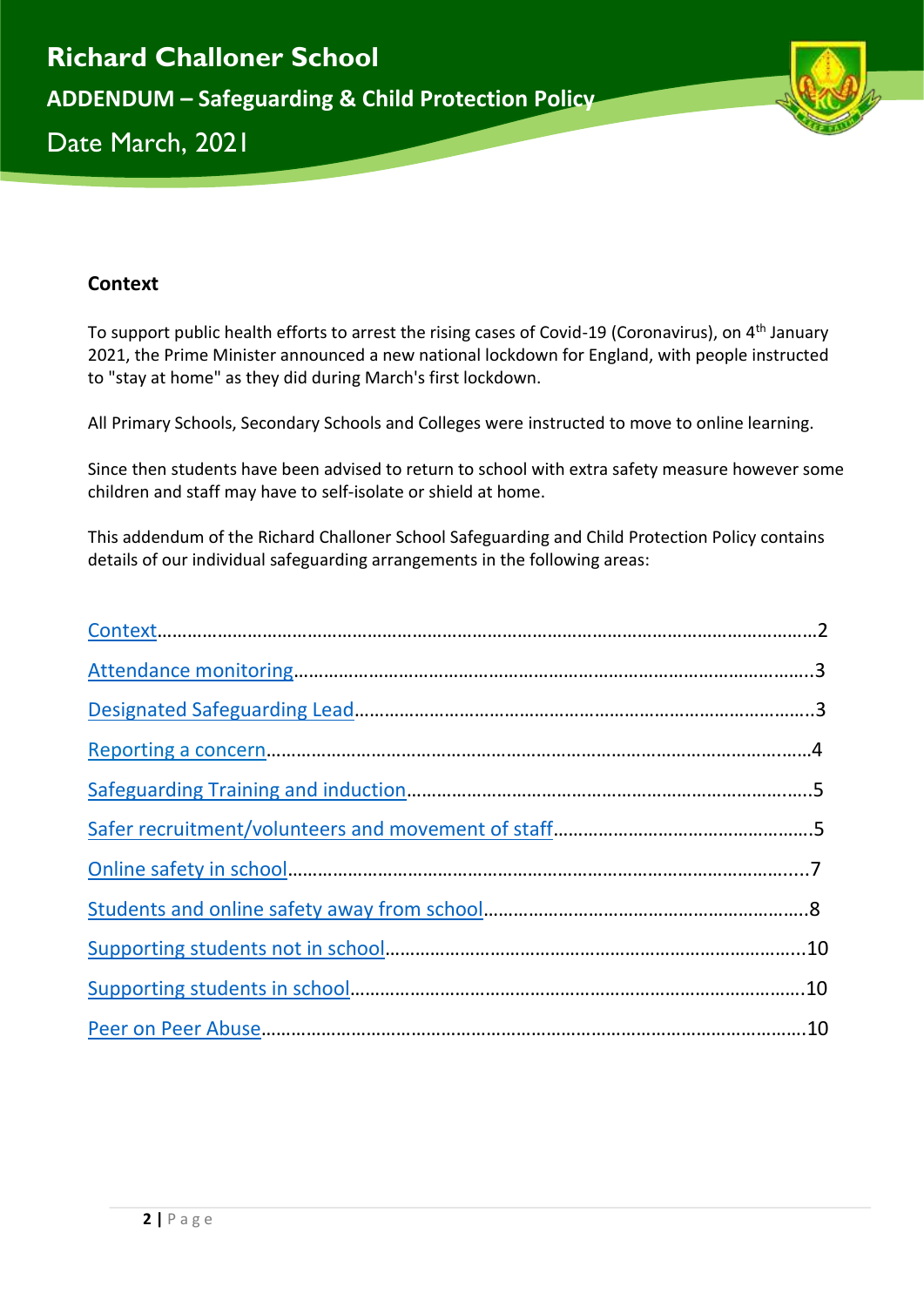

2021

#### **Key contacts**

Remain as per the School Safeguarding and Child Protection Policy.

#### <span id="page-2-0"></span>**Attendance monitoring**

In mainstream schools, all secondary-age children who are not expected to be in school, should be recorded as 'code X'.

Children for whom on-site provision is being provided should be recorded in line with the normal school attendance requirements.

Shielding advice is currently in place, all children deemed clinically extremely vulnerable are advised not to attend school.

Richard Challoner School and social workers will agree with parents/carers whether children in need should be attending school – Richard Challoner School will then follow up on any student that they were expecting to attend, who does not.

Phone calls will be made to the parents/carers in these circumstances.

To support the above, Richard Challoner School will, when communicating with parents/carers, confirm emergency contact numbers are correct and ask for any additional emergency contact numbers where they are available.

# <span id="page-2-1"></span>**Designated Safeguarding Lead**

Richard Challoner School has a Designated Safeguarding Lead (DSL) and 4 Deputy DSL's.

**The Designated Safeguarding Lead is:** Mrs Ailish Southall

**The Deputy Designated Safeguarding Leads are:** Mr N Henderson, Mr I O'Brien, Mr M Cox, and Mrs C Verdin.

The optimal scenario is to have a trained DSL (or deputy) available on site. Where this is not the case a trained DSL (or deputy) will be available to be contacted via phone or online video - for example when working from home.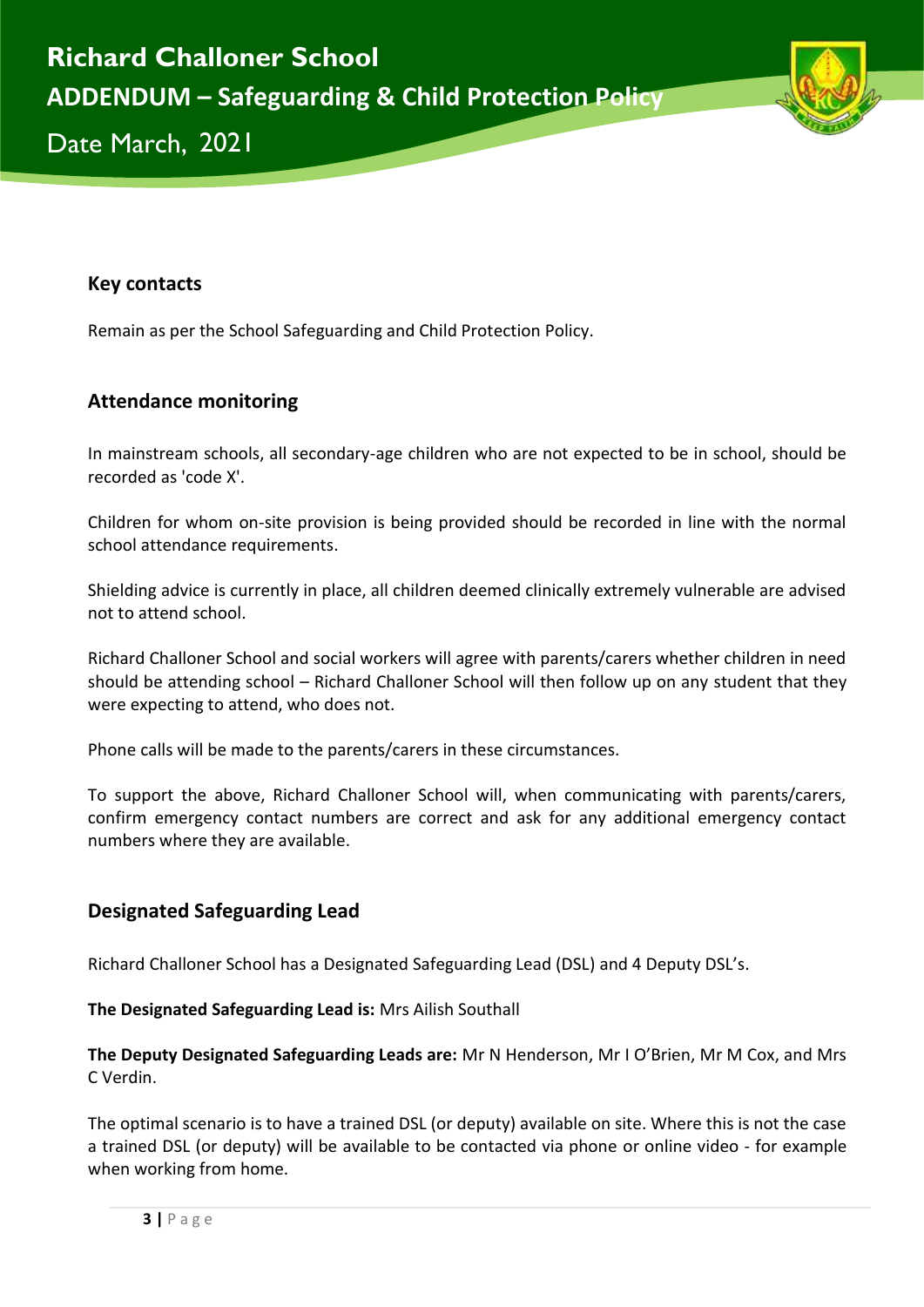

Where a trained DSL (or deputy) is not on site, in addition to the above, a senior leader will assume responsibility for co-ordinating safeguarding on site.

This might include updating and managing access to child protection online management system, CPOMS and liaising with the offsite DSL (or deputy) and as required liaising with children's social workers where they require access to children in need and/or to carry out statutory assessments at the school.

Richard Challoner School staff and volunteers will have access to a trained DSL (or deputy).

The DSL will continue to engage with social workers, and attend all multi-agency meetings, which can be done remotely.

#### <span id="page-3-0"></span>**Reporting a concern**

Where staff have a concern about a child, they should continue to follow the process outlined in the school Safeguarding & Child Protection Policy, this includes making a report via CPOMS, which can be done remotely. This must be logged by 4pm on the day the concern is raised.

If a concern is raised out of hours, the staff member should report the concern on CPOMS and alert the Delegated Safeguarding Lead using the contacts outlined in the school Safeguarding and Child Protection Policy. If a response is not received, you must continue to exhaust all contacts in the key contact section of the Policy.

In the unlikely event that a member of staff cannot access their CPOMS from home, they should email the Designated Safeguarding Lead and Headteacher. This will ensure that the concern is received.

Staff are reminded of the need to report any concern immediately and without delay.

Where staff are concerned about an adult working with children in the school, they should inform the headteacher as soon as possible.

If there is a requirement to make a notification to the headteacher whilst away from school, this should be done verbally over the phone and followed up with an email to the Headteacher to confirm the discussion.

Concerns around the Headteacher should be directed to the Chair of Governors via email.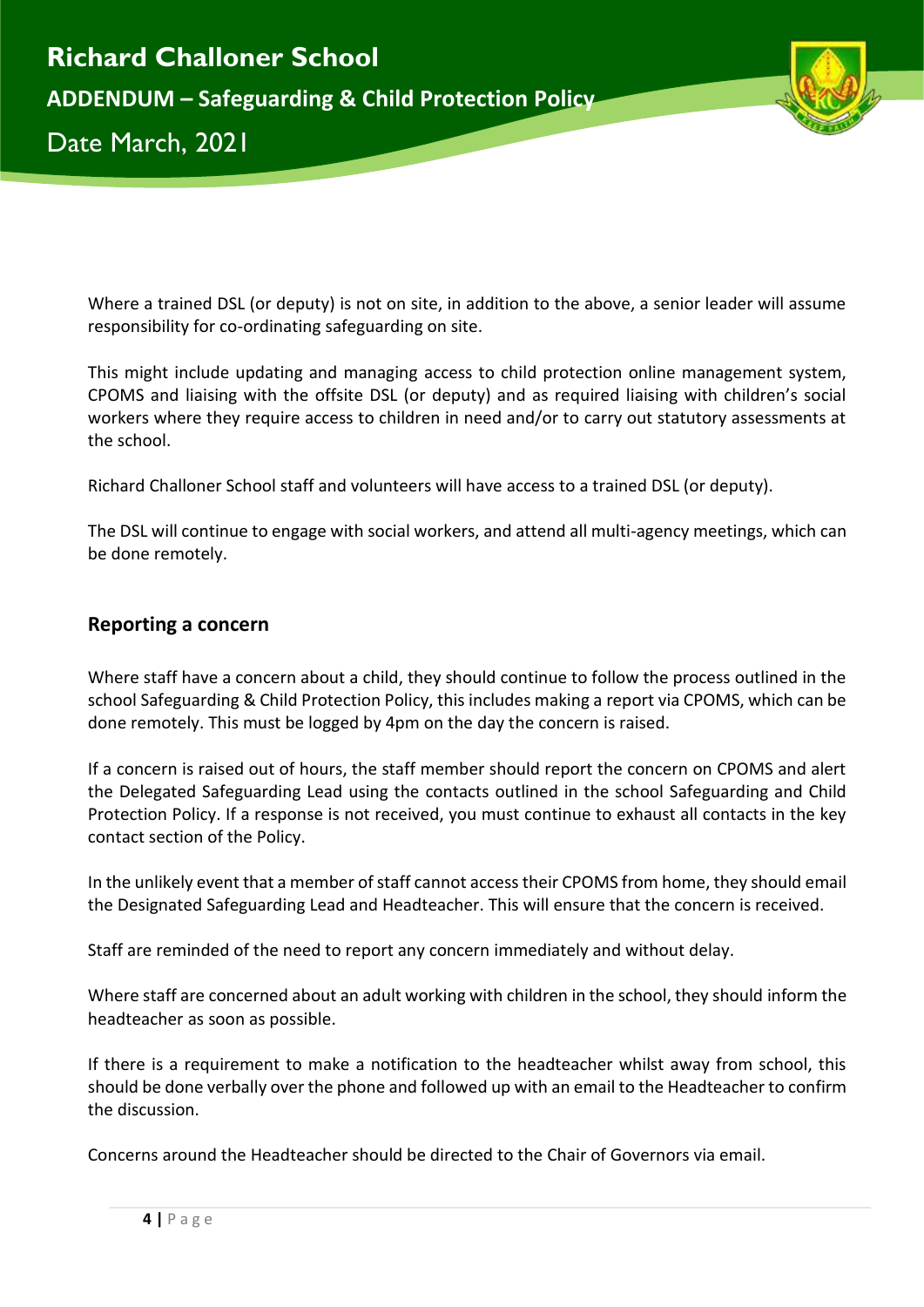

2021

# <span id="page-4-0"></span>**Safeguarding Training and induction**

All existing school staff have had safeguarding training and have read part 1 of Keeping Children Safe in Education (2020). The DSL should communicate with staff any new local arrangements, so they know what to do if they are worried about a child.

Where new staff are recruited, or new volunteers enter Richard Challoner School, they will continue to be provided with a safeguarding induction.

If staff are deployed from another education or children's workforce setting to our school, we will consider the DfE supplementary guidance on safeguarding children during the COVID-19 pandemic and will accept portability as long as the current employer confirms in writing that: -

- the individual has been subject to an enhanced DBS and children's barred list check
- there are no known concerns about the individual's suitability to work with children
- there is no ongoing disciplinary investigation relating to that individual

Upon arrival, they will be given a copy of the receiving setting's Safeguarding & Child protection Policy, Staff Code of Conduct, Staff ICT User Policy to read and sign.

# **Designated Safeguarding Lead training**

The DSL and members of the Safegaurding team will be fully trained and attend refresher courses every two years.

# <span id="page-4-1"></span>**Safer recruitment/volunteers and movement of staff**

It remains essential that people who are unsuitable are not allowed to enter the children's workforce or gain access to children.

When recruiting new staff, Richard Challoner School will continue to follow the relevant safer recruitment processes for their setting, including, as appropriate, relevant sections in part 3 of Keeping Children Safe in Education (2020) (KCSIE).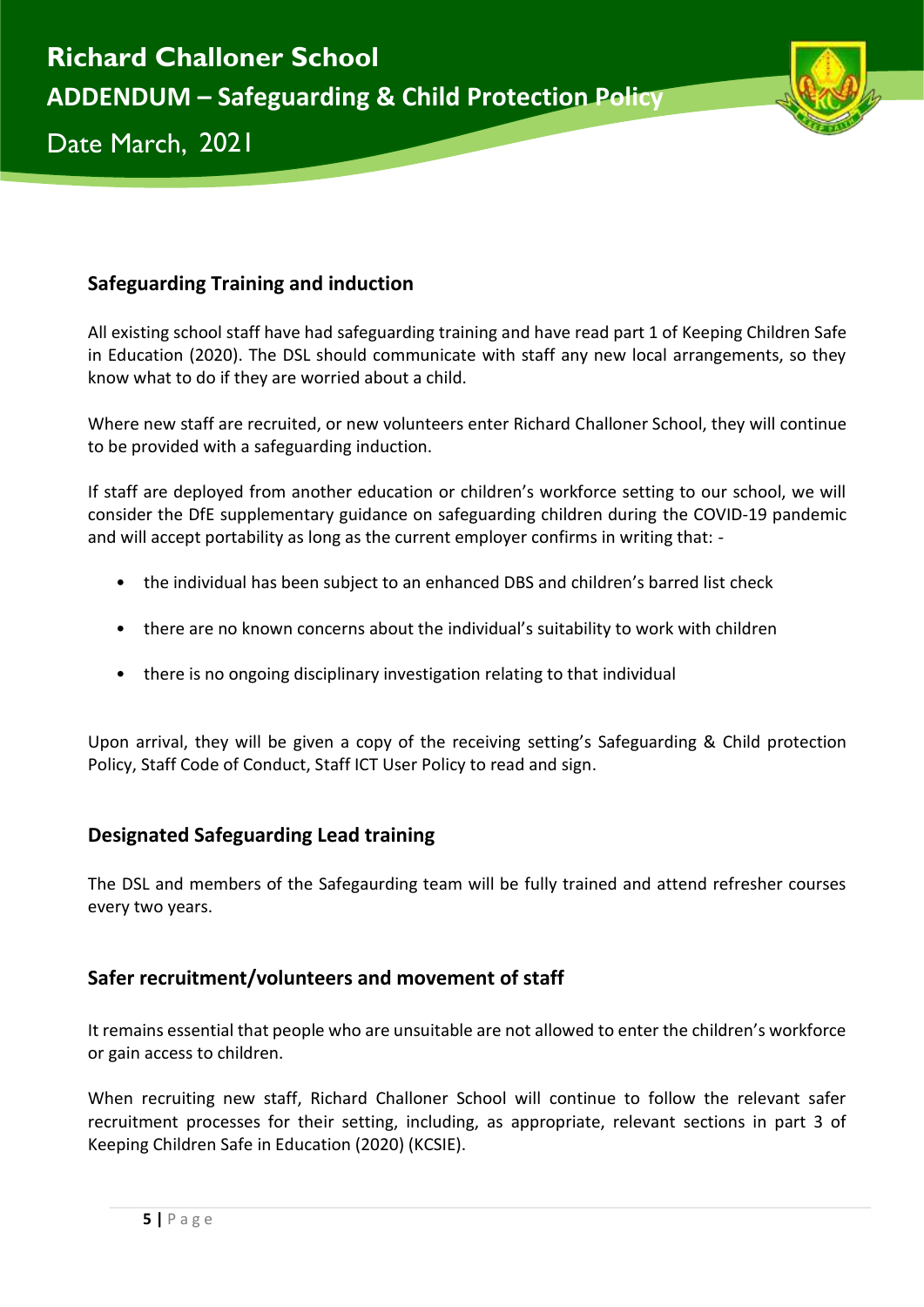

If staff are deployed from another education or children's workforce setting to our school, we will take into account the DfE supplementary guidance on safeguarding children during the COVID-19 pandemic and will accept portability as long as the current employer confirms in writing that: -

- the individual has been subject to an enhanced DBS and children's barred list check
- there are no known concerns about the individual's suitability to work with children
- there is no ongoing disciplinary investigation relating to that individual

Where Richard Challoner School are utilising volunteers, we will continue to follow the checking and risk assessment process as set out in paragraphs 183 to 188 of KCSIE. Under no circumstances will a volunteer who has not been checked be left unsupervised or allowed to work in regulated activity.

Richard Challoner School will continue to follow the legal duty to refer to the DBS anyone who has harmed or poses a risk of harm to a child or vulnerable adult. Full details can be found at paragraph 179 of KCSIE.

Richard Challoner School will continue to consider and make referrals to the Teaching Regulation Agency (TRA) considering 'Teacher misconduct advice for making a referral.

Whilst acknowledging the challenge of the pandemic, it is essential from a safeguarding perspective that our school is aware, on any given day, which staff/volunteers will be in the school, and that appropriate checks have been carried out, especially for anyone engaging in regulated activity.

As such, Richard Challoner School will continue to keep the single central record (SCR) up to date as outlined in KCSIE (2020).

# **Volunteers**

Richard Challoner School have used volunteers to assist in handing out and securing COVID-19 test kits to students and staff members. Other duties have included building test kits, cleaning down areas and directing people.

Should volunteers be called upon again, under no circumstances will a volunteer in respect of whom no checks have been obtained be left unsupervised or allowed to work in regulated activity.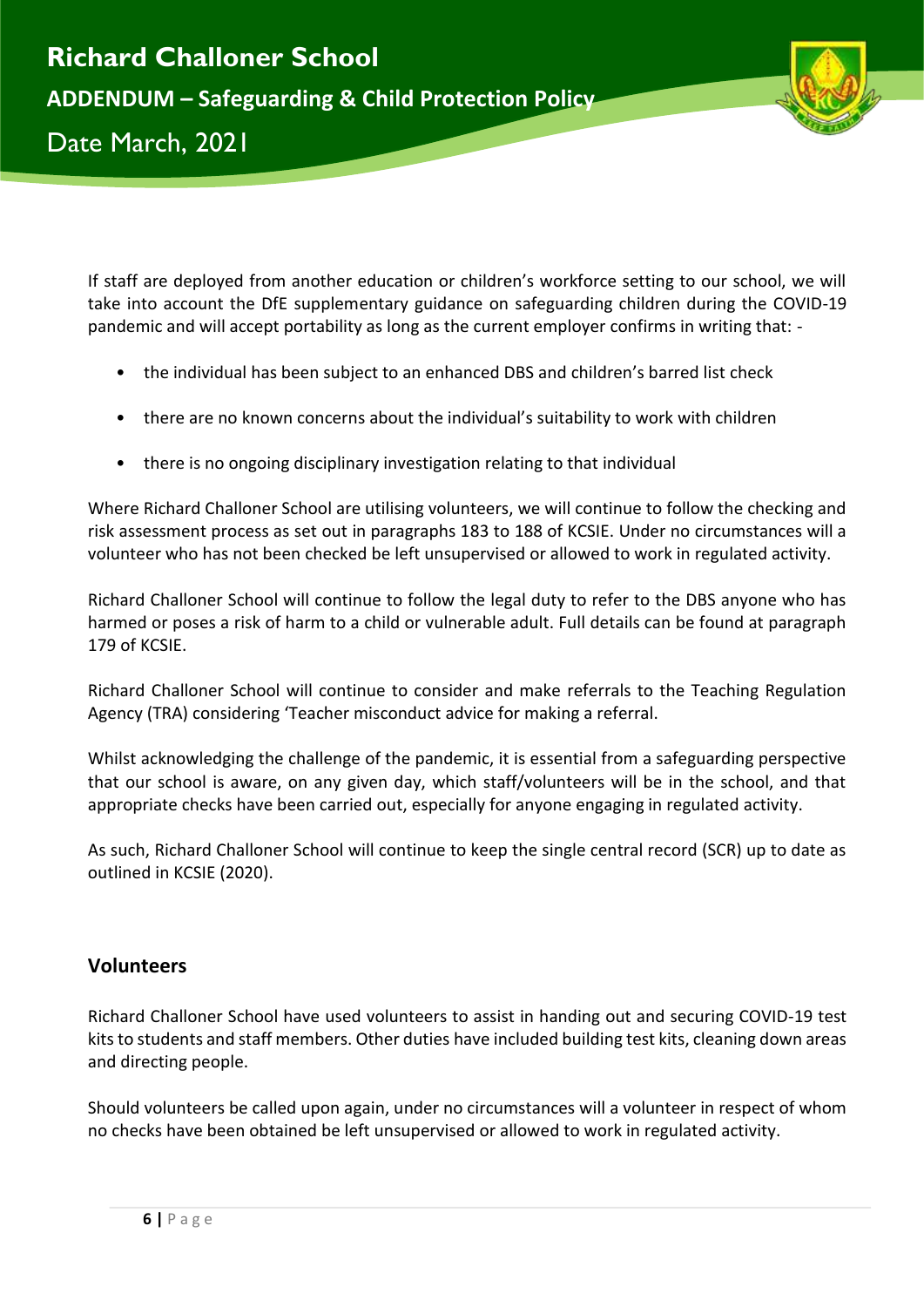

2021

Volunteers who, on an unsupervised basis provide personal care on a one-off basis in Richard Challoner School, will be in regulated activity. This means that if a volunteer is administrating a COVID-19 test whilst un-supervised, they will be in regulated activity and therefore require an Enhanced DBS with Barred List check.

Existing volunteers in regulated activity do not have to be re-checked if they have already had a DBS check (which includes barred list information).

Supervision must be:

- by a person who is in regulated activity.
- regular and day to day; and
- reasonable in all the circumstances to ensure the protection of children.

In appointing volunteers, the school will follow safer recruitment processes.

# <span id="page-6-0"></span>**Online safety in school**

Richard Challoner School will continue to provide a safe environment, including online. This includes the use of an online filtering system.

Where students are using computers in school, appropriate supervision will be in place.

# <span id="page-6-1"></span>**Students and online safety away from school**

It is important that all staff who interact with students, including online, continue to look out for signs they may be at risk. Any such concerns should be dealt with as per the Safeguarding and Child Protection Policy and where appropriate referrals should still be made to children's social care and as required, the police.

If 1:1 meetings are being conducted and staff have any concerns about anything that happened during the meeting, they should report it to a member of SLT immediately.

Richard Challoner School will ensure any use of online learning tools and systems is in line with privacy and data protection/GDPR requirements.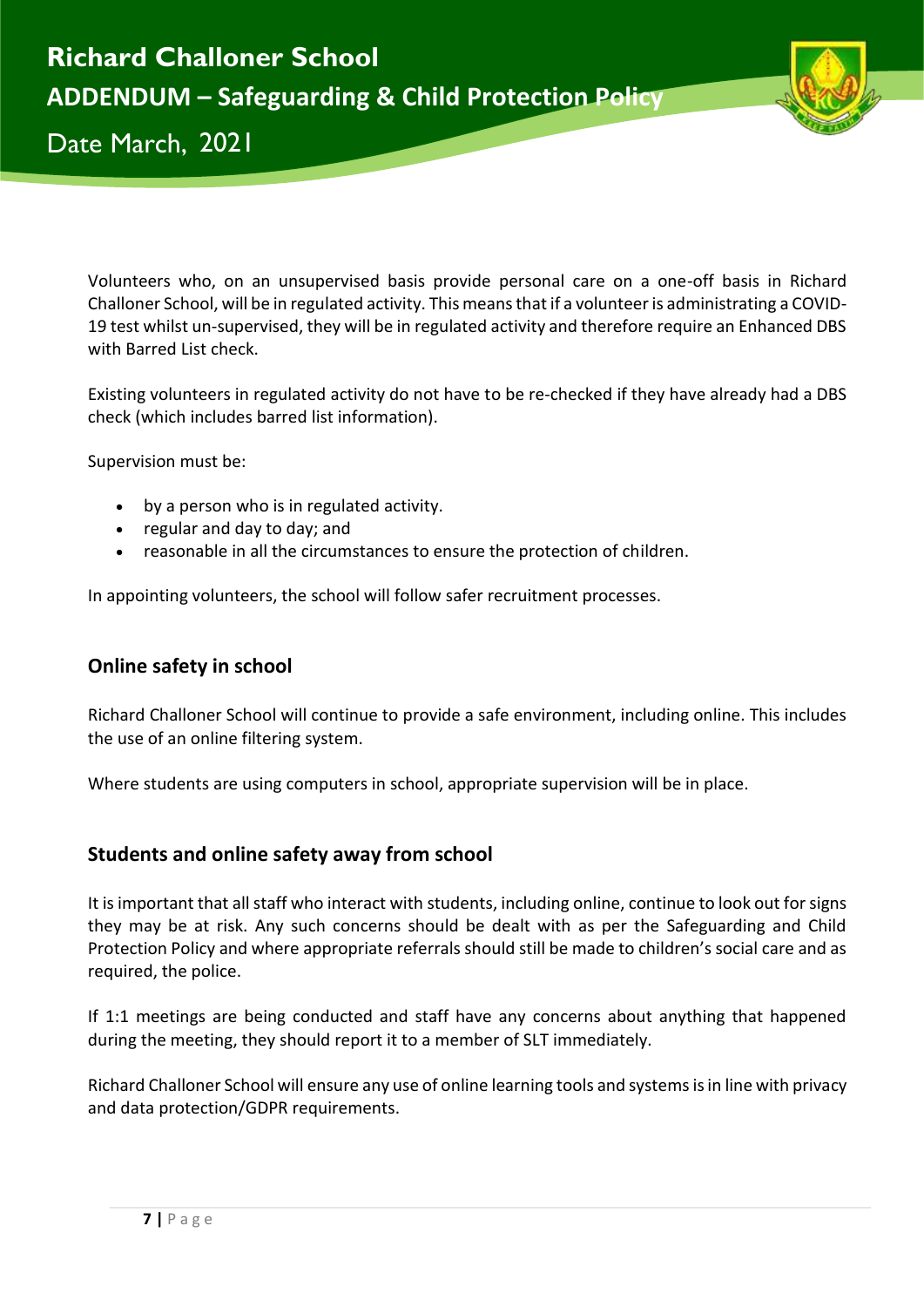



Below are some things to consider when conducting virtual lessons, especially where webcams are involved:

- Staff must only use platforms approved by the school and must use their school credentials at all times. Specifically, the platforms used to communicate with students during remote learning include: Zoom, Satchel One (Show My Homework), Showbie, School Email
- All Zoom meeting are logged through our managed account and logs are available to senior leaders as required to check attendance and what meetings are taking place.
- Specified senior staff have access to join any meeting unannounced (this bypasses waiting rooms and the host does not need to approve entry to the meeting). If there are safeguarding concerns, this would be implemented immediately.
- Staff and students must wear suitable clothing, as should anyone else in the household.
- Language must be professional and appropriate, including any family members in the background.
- Staff and students are encouraged to host meetings in appropriate areas and a school 'virtual background' has been made available to all staff and students to maintain privacy where necessary (i.e. if others are working within the same room or there are other family members in the background).
- Live lessons are taking place every day, but staff are encouraged to set tasks to complete independently during longer lessons, to reduce screen time on Zoom meetings. Staff will remain available to assist either on Zoom or other platforms highlighted above.

# <span id="page-7-0"></span>**Supporting students not in school**

Richard Challoner School is committed to ensuring the safety and wellbeing of all its students.

Where the DSL has identified a student to be on the edge of social care support, or who would normally receive pastoral-type support in school, they should ensure that a robust communication plan is in place for that student.

Details of this plan must be recorded on CPOMS, as should a record of contact have made.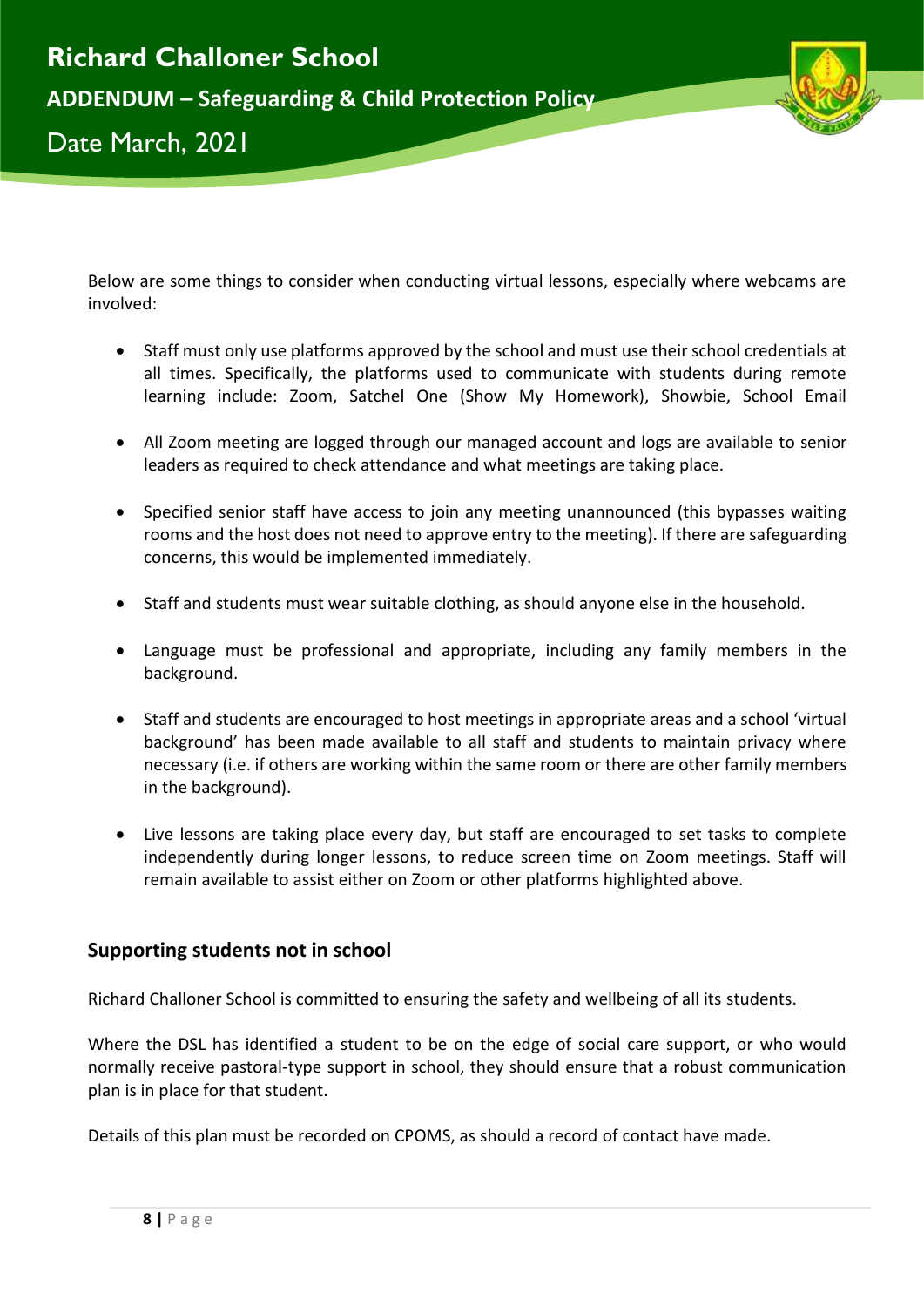

2021

The communication plans can include remote contact, phone contact, door-step visits. Other individualised contact methods should be considered and recorded.

Richard Challoner School and its DSL will work closely with all stakeholders to maximise the effectiveness of any communication plan.

This plan must be reviewed regularly and where concerns arise, the DSL will consider any referrals as appropriate.

The school will share safeguarding messages on its website and social media pages.

Richard Challoner School recognises that school is a protective factor for students, and the current circumstances, can affect the mental health of students and their parents/carers.

Teachers at Richard Challoner School need to be aware of this in setting expectations of students' work where they are at home.

#### **Home visits**

In the past partial school closures, some home visits were required where no contact could be made for a particular student or where deep concerns were in place.

The necessity for these home visits was established by the DSL/leadership through monitoring the vulnerable students calls, CPOMS and non-engagement.

Leaders will continue to dynamically risk assess any home visit and seek advice from the Designated Safeguarding Lead or Headteacher if concerns arise around the safety of staff making the visit.

#### <span id="page-8-0"></span>**Supporting students in school**

Richard Challoner School is committed to ensuring the safety and wellbeing of all its students.

Richard Challoner School will continue to be a safe space for all children to attend and flourish. The Headteacher will ensure that appropriate staff are on site and staff to student ratio numbers are appropriate, to maximise safety.